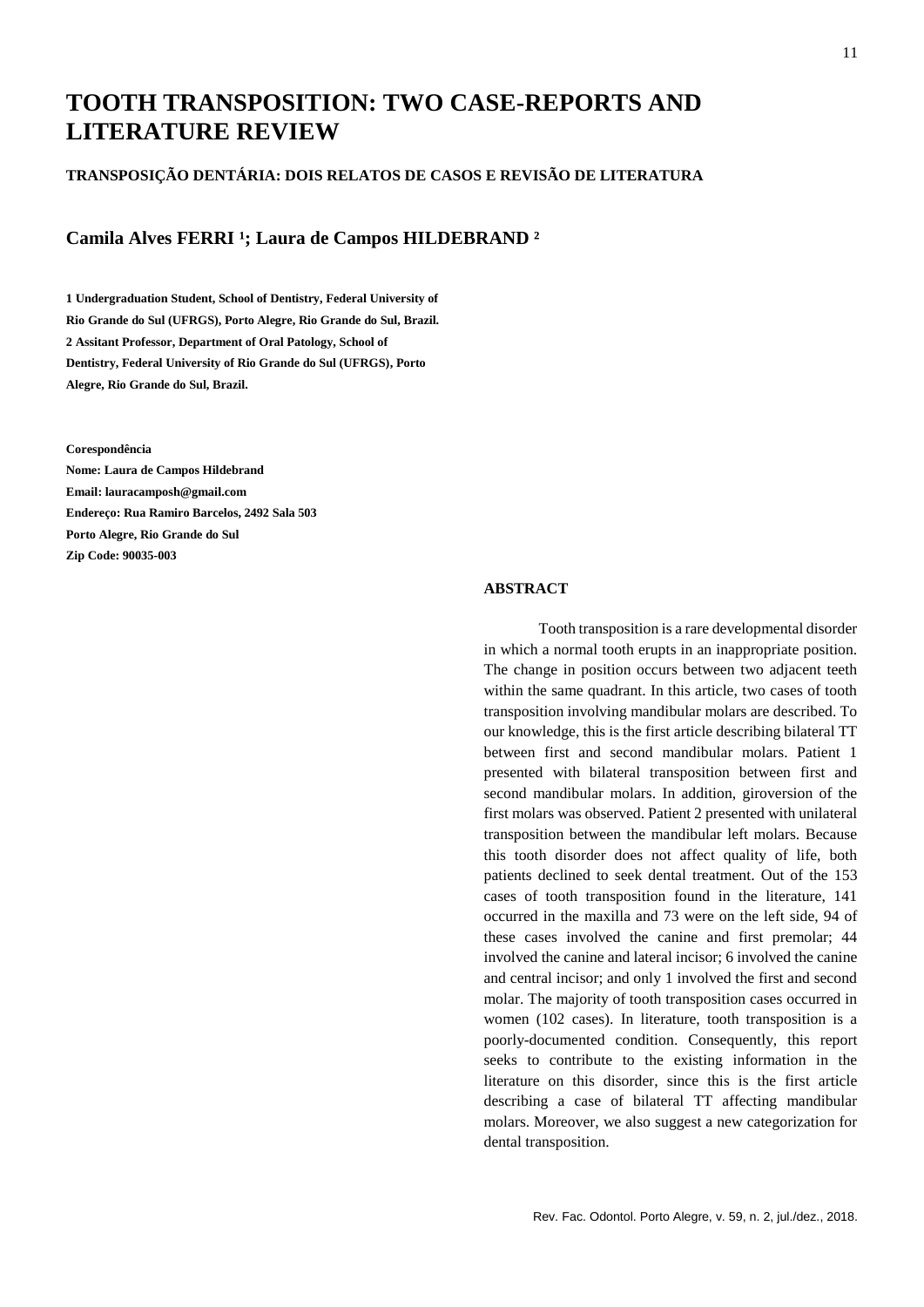# **INTRODUCTION**

Tooth transposition (TT) has been described as an interchange in the position of two permanent teeth within the same quadrant of the dental arch<sup>1</sup>. It is a unique form of ectopic eruption wherein a permanent tooth develops and erupts in a position normally occupied by another permanent tooth². TT is considered a rare anomaly with uncertain etiology that often represents a challenge for the clinician<sup>1</sup>. A literature search was conducted on PubMed, Scielo, and Bireme databases using the term "tooth transposition," and 176 studies published in the last 15 years were found. However, only 62 reports in the English language, that described clinical cases of TT in humans, met the inclusion criteria (these articles are listed in Table 1).

TT can occur at any age and is usually diagnosed during clinical and radiographic examination, prior to orthodontic treatment. The distribution of TT cases by sex varies according to the geographical location<sup>1,65,66</sup>. It can affect the maxillary or mandibular dentition, unilaterally or bilaterally<sup>66</sup>. However, unilateral transpositions are reported more frequently than bilateral transpositions, and the left side is more frequently involved than the right side<sup>67</sup>. In addition, it is more common in the maxilla<sup>6</sup> (between the canine and first premolar) than the mandible where fewer teeth groups are affected (between the canine and lateral incisive)<sup>17,69</sup>. To our knowledge, this is the first article describing bilateral TT between first and second mandibular molars.

Five different variations of maxillary TT have been described<sup>69</sup>. They are classified as Canine-first premolar (Mx.C.P1), Canine-lateral incisor (Mx.C.I2), Canine to first molar site (Mx.C to M1), Lateral incisor-central incisor (Mx.I2.I1), and Canine to central incisor site (Mx.C to I1). In the mandible, only two classifications are described which are Lateral incisor-canine (Mn.I2.C) and Canine transmigrated/erupted  $(Mn.C.transerved)<sup>70</sup>$ . Another classification was suggested for maxillary transposition, between the third molar and second molar  $(Mx.M3M2)^{71}$ .

In the identification of this condition, a distinction should be made between a complete and an incomplete transposition. A complete transposition occurs where both crowns and the entire root structures of the involved teeth are found in their transposed positions. Incomplete transposition is also called "pseudo" or "partial" transposition because the crowns may be transposed while the root apices remain in their normal positions or the crowns may be in the correct order while the root apices are transposed. The involved teeth overlap and their long axes cross each other $72$ .

Many developmental dental anomalies may be caused by genetic and environmental factors, especially during the morpho-differentiation or histo-differentiation stages of development<sup>70</sup>. The etiology of TT is multifactorial; both genetic and environmental factors can play important roles in its development. The nature of recommended treatment for TT is orthodontic, since many cases are diagnosed during orthodontic assessment<sup>1</sup>.

The aim of this study was to report two cases of TT and review the literature of cases published in English language on this condition.

# **CASE REPORT**

During a routine clinical examination, bilateral TT was observed between the first and second mandibular molars in a 26-year old male patient (patient 1). Giroversion of the mandibular first molars was also observed (figure 1A and B). Moreover, clinical and radiographic examinations demonstrated missing third mandibular molar of the right side (figure 1E and H), though the patient denied any previous dental extraction, which led to the hypothesis of agenesis.

From these observations, we diagnosed TT. Based on the knowledge of genetic factors associated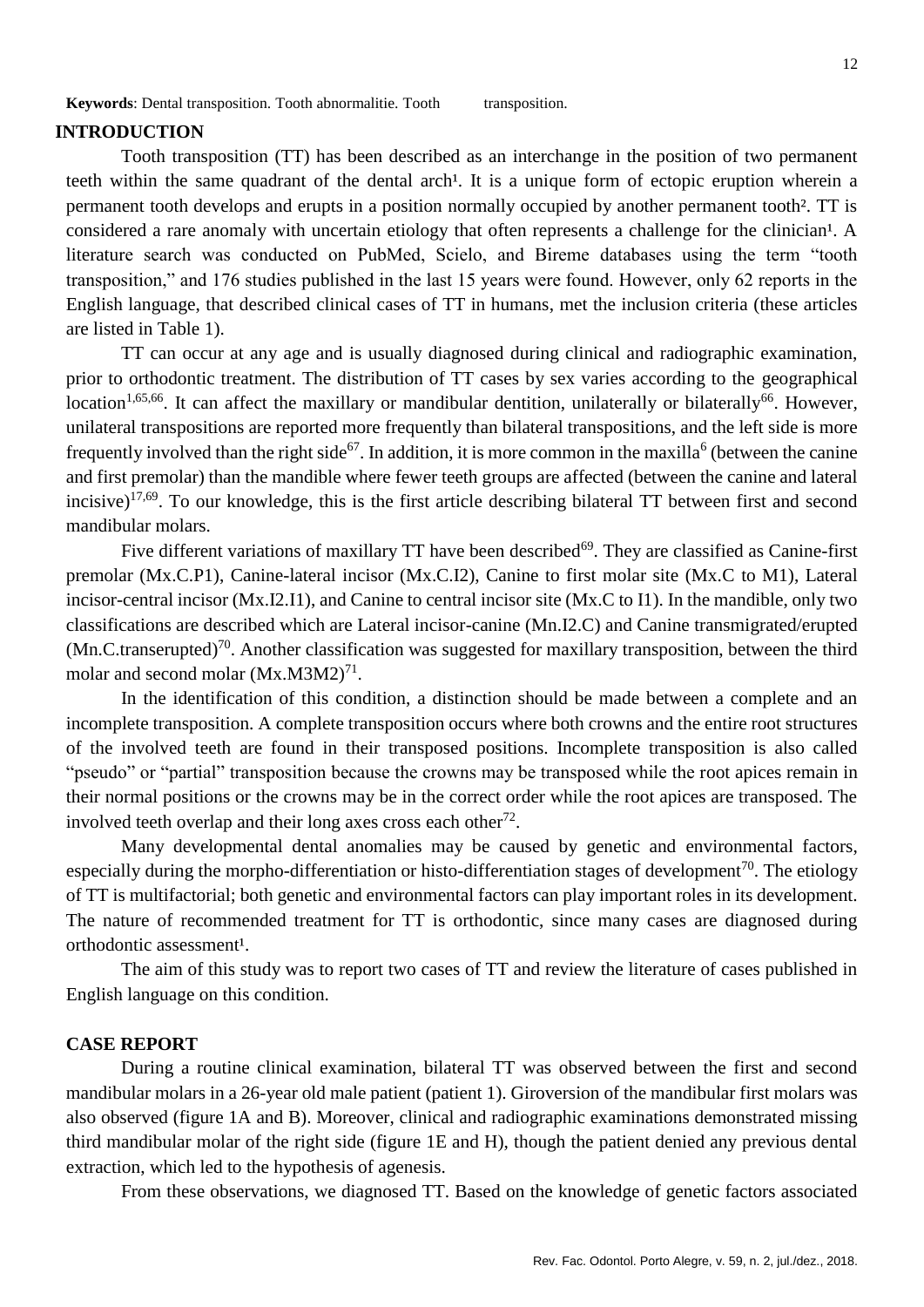with TT, we conducted clinical evaluations on the direct relatives of the patient; TT was observed in his mother.

The second patient (patient 2), a 56-year-old-woman, presented with unilateral transposition between the left mandibular molars, without giroversion (figure 2B). The transposition was characterized by the presence of three vestibular cusps in the tooth located as the second left mandibular molar. However, three vestibular cusps are characteristic of the first molar. On clinical examination, the absence of right maxillary canine, first left maxillary premolar, and first right mandibular molar, was observed. The patient reported a history of few tooth extractions when she was younger, but she could not recall which teeth. Retained maxillary left canine was observed on the panoramic radiograph. The patient was informed about her diagnosis and referred to the oral and maxillofacial surgery department.

Both patients did not have previous knowledge of the TTs. Hence, they declined any treatment, since this anomaly did not influence their quality of life.

## **DISCUSSION**

TT is considered a rare dental anomaly<sup>73</sup> and has been described as an interchange in the position of two permanent teeth within the same quadrant of the dental arch<sup>1</sup>. The prevalence of this anomaly varies according to the sample studied, but it remains low in most literature reports<sup>69</sup>. Clinical relevance of TT are possible disorders in dental occlusion, level of dental crowding, aesthetics and position of the roots. Besides that, this anomaly can be associated with other dental



*Figure 1 - (Patient 1): A) Tooth transposition between first and second right mandibular molars. In addition, giroversion of first molar can be observed. B) Tooth transposition between first and second left mandibular molars. In addition, giroversion of first mo molar can be observed. C) Occlusal view of the left maxillary molars. D) Occlusal view of the right maxillary molars. E) Mandibular arch view. F) Maxillary arch view. G) Occlusion of the upper and lower arches showing aesthetic and functional harmony. H) Panoramic Radiography showing the absence of third mandibular right molar.*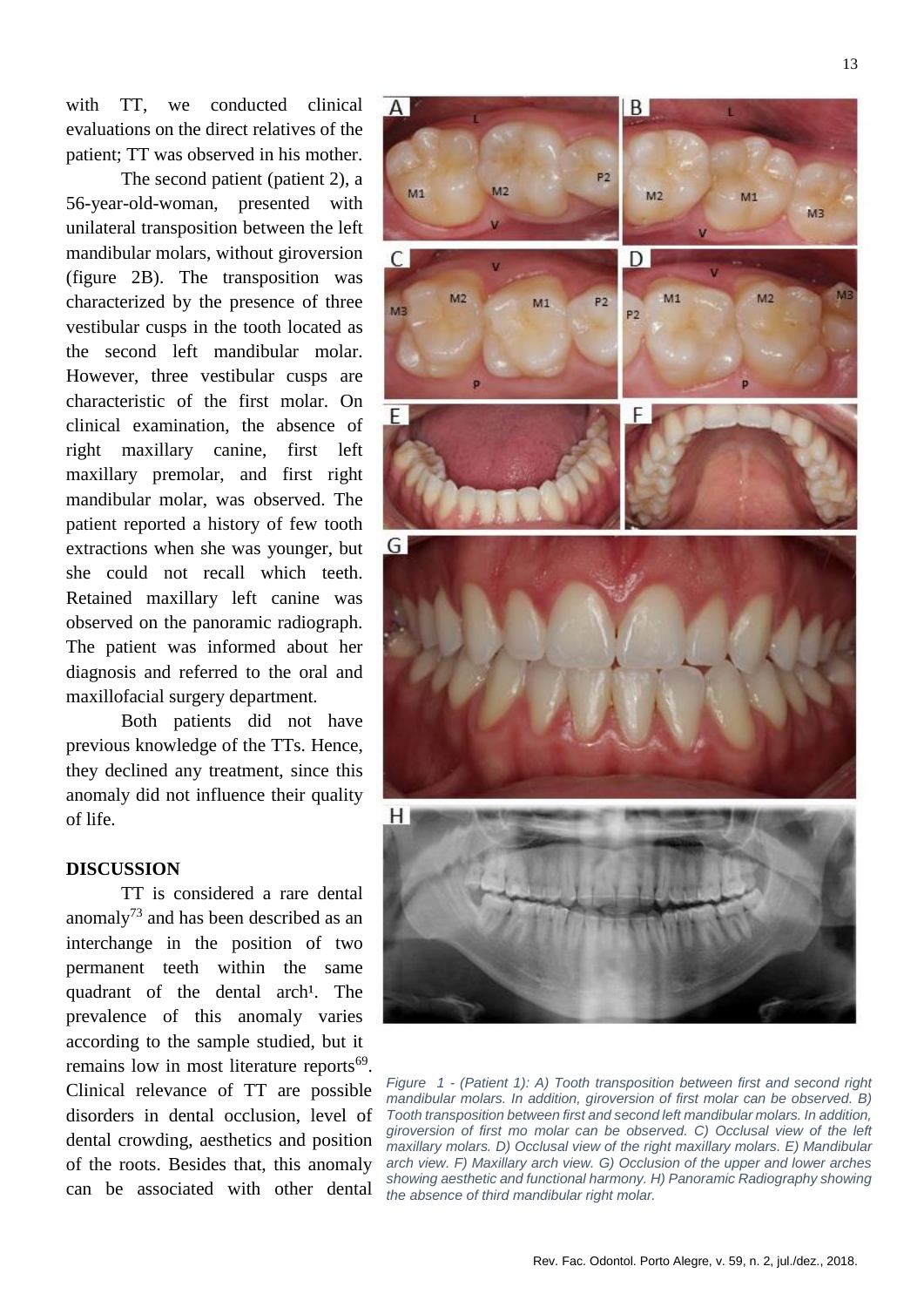anomalies teeth $71,12,19$ .



*Figure 2 - (Patient 2): a) Occlusal view of the right mandibular molars and showing the absence of first mandibular right molar. b) Tooth transposition between first and second left mandibular molars. c) Mandibular arch view. d) Maxillary arch view. e) Panoramic Radiography.*

It can be complete or incomplete. When it affects both the roots and crowns of the teeth, it is described as complete and when it affects only the crowns, it is said to be incomplete transposition<sup>16,60</sup>. Three database reviews in English literature revealed 62 articles published over the last 15 years, in which 153 clinical cases were described (table 1). Among these, only 12 described cases in mandible<sup>6,12-14,21-</sup> ,23,40,54,60 and only 1 case involved the first and second molars<sup>13</sup>. With this research it was possible to show the rarity of cases in the mandibular molars, which led to the elaboration of this report. Furthermore, an earlier case survey identified 60 cases of mandibular TT; however, none of these cases involved molars<sup>70</sup>.

In the literature, most of the reported TT cases have occurred in the maxilla, between the canine and first premolar, representing 94 cases (table 1 – figure 3). In both arches, unilateral TT is most prevalent and the occurrence of more than one TT in the same patient is rare66. Besides, TT can be associated with other dental anomalies, the most common being impacted canine, hypodontia and supernumerary teeth<sup>71,12,19</sup>. In our case report, patient 1 presented with mandibular bilateral TT, in addition to giroversion of the transposed molars and mandibular right third molar agenesis. Patient 2 presented with retained maxillary left canine.

In the literature survey performed during this study, 12 articles reported an association between TT and agenesis3,4,9,11,13,14,17,20,54,55,62,64 but none described the occurrence of tooth giroversion. The reported frequency of the association between TT and agenesis in previous studies was around  $37-40\%$ <sup>16,65</sup>. In addition, retained canine was one of the most common dental anomalies found in combination with TT (Table 1), and this may suggest a common etiological origin for these conditions.

 In the review of literature, we analyzed the most common anomalies associated with TT. We found 56 cases associated with retained canine, 24 associated with impaction, 12 associated with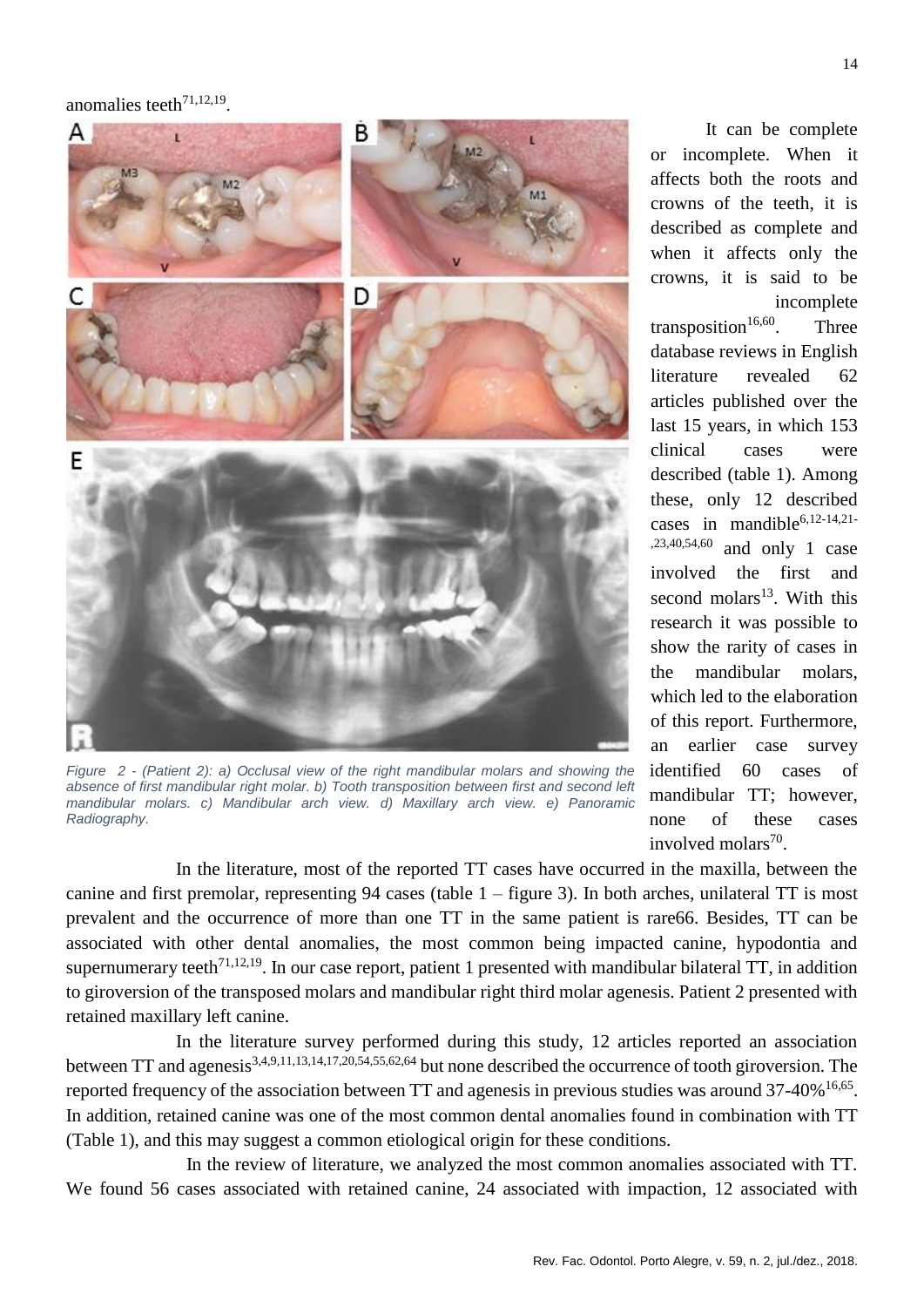hypodontia, 14 associated with microdontia, 1 associated with macrodontia, 11 associated with ectopic eruption; 13 associated with agenesis; 5 associated with dilacerations, 3 associated with supernumerary teeth, 1 associated with dens in dente, 1 associated with radiculomegaly and 16 with no associated anomaly, may have more than one associated (table 1).



*Figure 3 - Number of tooth transposition cases found in literature review. MnC.I2: Mandibular canine-lateral incisor; MnC.I1: Mandibular canine-central incisor; MnP1.P2: mandibular first-second premolars; MnM1.M2: mandibular first-second molars; MxC.M1: maxillar : maxillary canine-first molar; MxC.M2: maxillary canine-second molar; MxC.P1: Maxillary canine-first premolar; MxC.I1: maxillary canine-central incisor; MxC.I2: Maxillary canine-lateral incisor; MxI1.I2: maxillary central incisor-lateral incisor; MxC.I1.I2: Maxillary canine-central incisor-lateral incisor; MxP2.M1: maxillary second premolar-first molar.* 

The etiology of TT is uncertain and multifactorial. Both genetic and environmental factors have been cited as probable causes. Many theories have been propounded on the etiology of transposition. Accordingly, retained teeth, trauma, genetic predisposition, and ectopic eruption have all been suggested as the possible causes of transposition. The best argument for the genetic etiology of transposition would be a perturbation of the order of developing tooth follicles, since genes play an important role in patterning the dentition<sup>66</sup>. It is known that the development of the tooth depends on reciprocal interactions between the oral epithelium (derived from the ectoderm) and ectomesenchyme, which are mediated by the expression of several genes. The interchange of dental anlage during the developmental stages has been proposed as a cause of transposition<sup>13</sup>. Trauma, which presumably causes an "exchange" imposed by an external force, is another factor that been proposed as a cause of transposition<sup>13</sup>.

Another hypothesis for the genetic origin of dental transposition, wold be that that the anomaly would initiate with cell migration after the induction of cell groups at the onset of odontogenesis<sup>75</sup>. The epithelial cells would continue to migrate until they decoded the genetic information about the position in which they should develop. A mutation could cause abnormal dental position, and once these cells are fixed in position, they would begin to develop. Were found the frequency of transposition of canines and first pre-molars to be 8.5% in prehistoric populations; this further suggests a genetic origin of this dental anomaly<sup>76</sup>. In addition, another studie showed transposition between the canines and first premolars in multiple members of the same family, further suggesting hereditary origins<sup>77</sup>.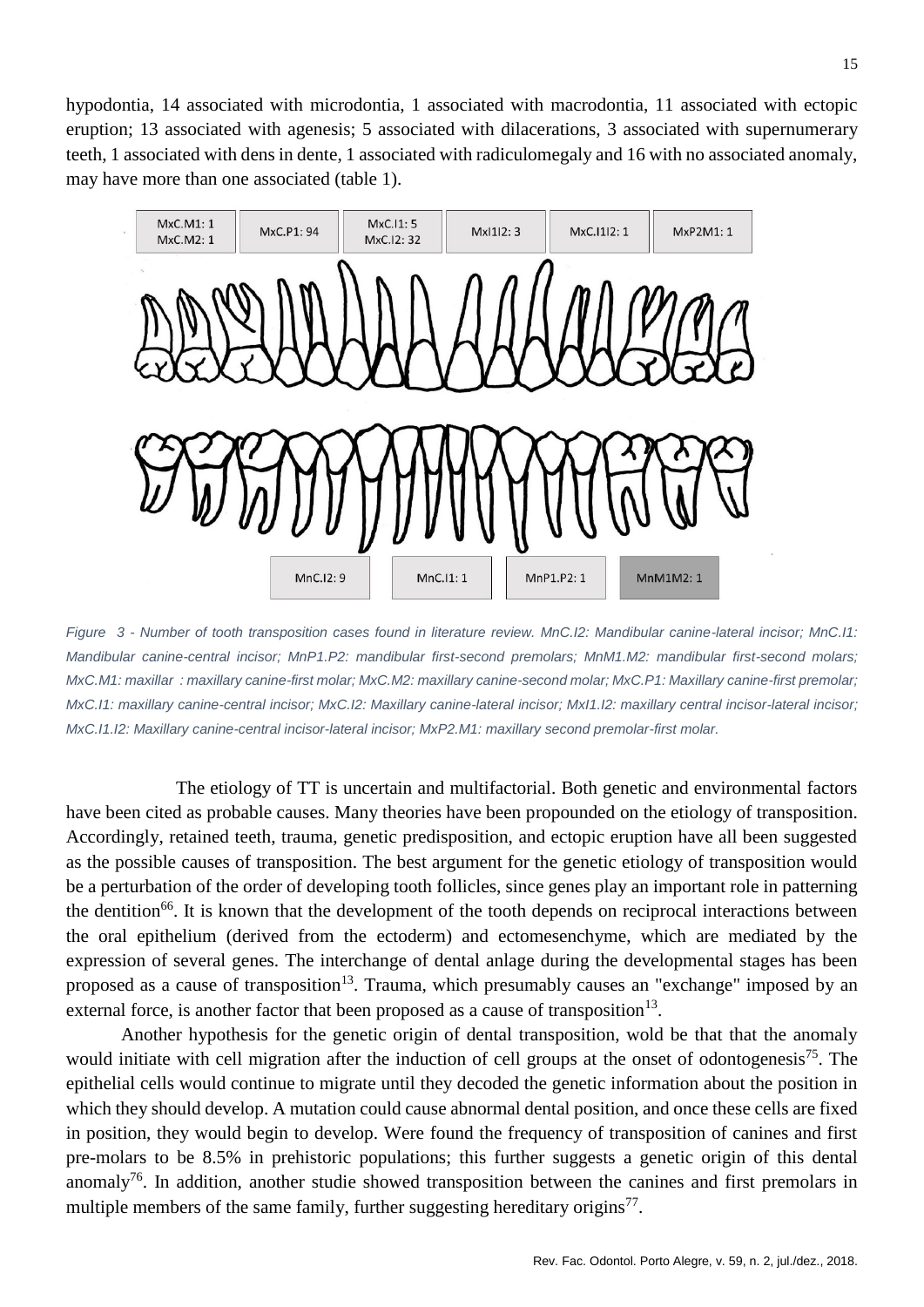Based on the data collected, orthodontic treatment and extraction followed by prosthetic rehabilitation are the most common treatment procedures for TT. In our review, 55 of the articles analyzed, reported the use of orthodontic treatment for TT (Table 1). Moreover, in many of the cases reviewed, TT was identified during orthodontic treatment planning and examination. The goal of orthodontic treatment is to reestablish the normal position of dental elements in order to restore appropriate occlusion<sup>1</sup>. In clinical cases where TT affects the anterior teeth, orthodontic treatment can recreate the aesthetic harmony of the dentition<sup>1</sup>. However, when TT does not interfere with aesthetics or occlusion, treatment may not be required. In this case, the decision to opt for treatment should be determined by the patient, taking into account the benefits and consequences of available interventions, surgical or orthodontic<sup>1</sup>. The choice of the most appropriate treatment will be determined by factors such as occlusion, level of dental crowding, aesthetics, position of the roots, and patient specific needs.

Often, the extraction of some dental element is necessary for orthodontic treatment in order to make room for adequate repositioning of the teeth. Patient 1 reported having undergone orthodontic treatment for 7 years for a rather "wrong" dentition. Few years later, maxillary and mandibular dental containments were placed. Previous radiographs and the orthodontic records of the patient were not available in order to better analyze the dental condition prior to the orthodontic treatments.

# **CONCLUSIONS**

TT is a dental condition that rarely involves mandibular molars. It is extremely rare and poorly documented in the literature. We hope that this report will help to improve the clinical knowledge about this anomaly.

 In this report, we suggest a new categorization for dental transposition, Mn.M1.M2, represented by the transposition between the first and second mandibular molars. Our report documents two cases of this anomaly and we found another case during the literature review13.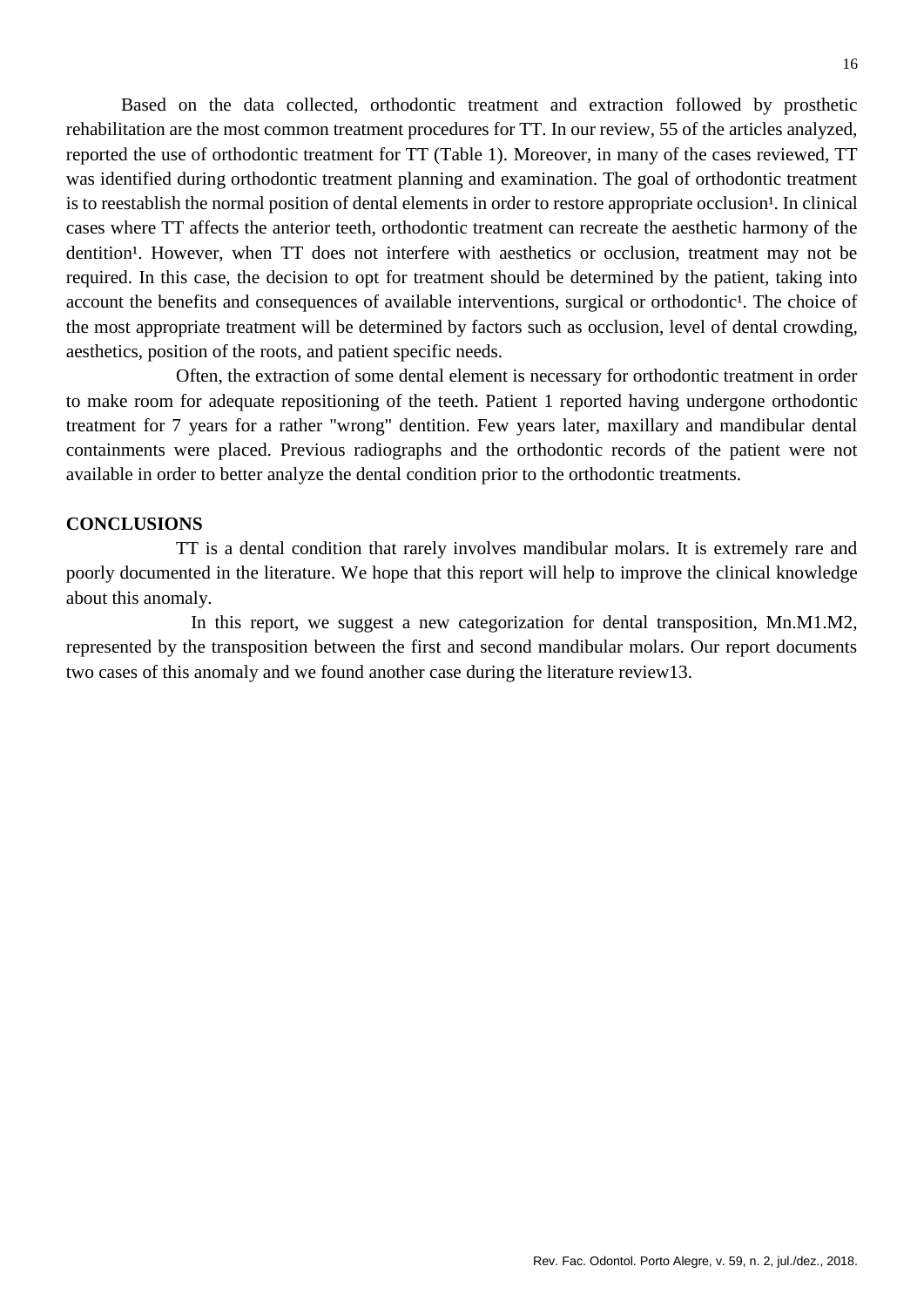| <b>AUTHOR</b>                     | <b>CASES</b>   | <b>GENDER</b>           | <b>AGE</b>      | <b>LOCALIZATION</b> | <b>TEETH</b>      | <b>SIDE</b>    | <b>OTHER ANOMALY</b>         | <b>TREATMENT</b>     |
|-----------------------------------|----------------|-------------------------|-----------------|---------------------|-------------------|----------------|------------------------------|----------------------|
| Al-Mutawa, 2003 <sup>3</sup>      | $\mathbf{1}$   | $\overline{F}$          | 17              | Mx                  | C.P1              | $\overline{B}$ | Ag.                          | N <sub>o</sub>       |
| Saldarriaga, 2003 <sup>4</sup>    | $\mathbf{1}$   | F                       | 13              | Mx                  | C.I1              | $\overline{R}$ | Ag. EE                       | Orthod               |
| Takada, 2005 <sup>5</sup>         | $\mathbf{1}$   | $\overline{M}$          | 11              | Mx                  | 11.12             | L              | $\overline{No}$              | Orthod.              |
| <b>Kensu, 2005<sup>6</sup></b>    | $\mathbf{1}$   | F                       | 29              | Mn                  | C.I2              | L              | No                           | $\overline{No}$      |
| Kuroda, 2005 <sup>7</sup>         | $\mathbf{1}$   | F                       | 21              | Mx                  | C.P1              | L              | No                           | Orthod.              |
| Lewis, $2005^8$                   | $\overline{2}$ | F                       | 9               | Mx                  | C.I2              | L              | <b>Dilacer</b>               | Orthod / Rest        |
|                                   |                | F                       | 8               | Mx                  | C.I2              | L              | <b>Dilacer</b>               | Orthod / Rest        |
| Maia, 2005 <sup>9</sup>           | $\mathbf{1}$   | F                       | 9               | Mx                  | C.P1              | $\overline{B}$ | Ag.                          | Orthod               |
| Oredugba, 2005 <sup>10</sup>      | $\mathbf{1}$   | F                       | 15              | Mx                  | C.I2              | $\overline{R}$ | Hypodontia                   | Orthod.              |
| Türkkahraman,                     | $\overline{2}$ | F                       | 10              | Mx                  | $\overline{C.11}$ | L              | Ag / , Impac,                | Orthod.              |
| 200511                            |                | M                       | 44              | Mx                  | C.I1              | L              |                              | Orthod.              |
| Doruk, 200612                     | $\mathbf{1}$   | $\overline{\mathsf{M}}$ | 8               | Mn                  | C.I2              | $\overline{R}$ | No                           | Orthod               |
| Grant, 2006 <sup>13</sup>         | $\mathbf{1}$   | $\overline{\mathsf{M}}$ | 12              | Mn                  | M1M2              | $\overline{R}$ | Ag.                          | $\overline{No}$      |
| Suprabha, 2006 <sup>14</sup>      | $\mathbf{1}$   | F                       | 14              | Mn                  | P1.P2             | L              | Ankylosis / Ag               | Orthod.              |
| Borrie, 2007 <sup>15</sup>        | $\mathbf{1}$   | $\overline{M}$          | $\overline{7}$  | Mx                  | 11.12             | $\overline{R}$ | Macrodont / Supernumerary    | Rest / Extraction    |
| Capelozza<br>Filho,               | $\mathbf{1}$   | F.                      | 9               | Mx                  | C.P1              | $\overline{R}$ | No                           | Orthod               |
| 200716                            |                |                         |                 |                     |                   |                |                              |                      |
| Ciarlantini, 2007 <sup>17</sup>   | 12             | 6F                      | $11 - 52$       | Mx                  | 8 C.P1            | 6 R            | Retained canine / Ag         | Orthod<br>$\sqrt{2}$ |
|                                   |                | 6M                      |                 |                     | 4 C.I2            | 5L             |                              | Extraction           |
|                                   |                |                         |                 |                     |                   | 1B             |                              |                      |
| Hägg, 2007 <sup>18</sup>          | $\mathbf{1}$   | F                       | $\overline{13}$ | Mx                  | C.P1              | $\overline{R}$ | EE                           | Orthod.              |
| <b>Babacan, 2008<sup>19</sup></b> | $\mathbf{1}$   | F                       | 12              | Mx                  | C.P1              | $\sf B$        | <b>No</b>                    | Orthod               |
| Bruno, 2008 <sup>20</sup>         | $\mathbf{1}$   | F                       | 15              | Mx                  | C.P1              | $\overline{R}$ | Ag                           | Orthod               |
|                                   |                |                         |                 |                     |                   |                |                              | Extraction           |
| Sabri, 2008 <sup>21</sup>         | 9              | 7F                      | $10-13$         | 3 Mn                | $6$ C.I2          | 6 L            | Impac / EE / Retained canine | Orthod /             |
|                                   |                | 2 M                     |                 | 6 Mx                | 3 C.P1            | 3B             |                              | Extraction /         |
|                                   |                |                         |                 |                     |                   |                |                              | Rest                 |
| Almeida, 2009 <sup>22</sup>       | $\mathbf{1}$   | F                       | 10              | Mn                  | C.I2              | B              | Impac                        | Orthod               |
| Canoglu, 2009 <sup>23</sup>       | $\mathbf{1}$   | F                       | 12              | Mn                  | C.I2              | $\overline{R}$ | $\overline{N}$               | Orthod               |
| Giacomet, 2009 <sup>24</sup>      | $\mathbf{1}$   | F                       | 10              | Mx                  | C.P1              | $\overline{R}$ | EE                           | Orthod               |
| Halazonetis, 2009 <sup>25</sup>   | $\mathbf{1}$   | M                       | 12              | Mx                  | C.P1              | В              | EE, / Impac                  | Orthod               |
| Ruellas, 2009 <sup>26</sup>       | $\mathbf{1}$   | F                       | 10              | Mx                  | C.I2              | Г              | Impac / Dilacer              | Orthod               |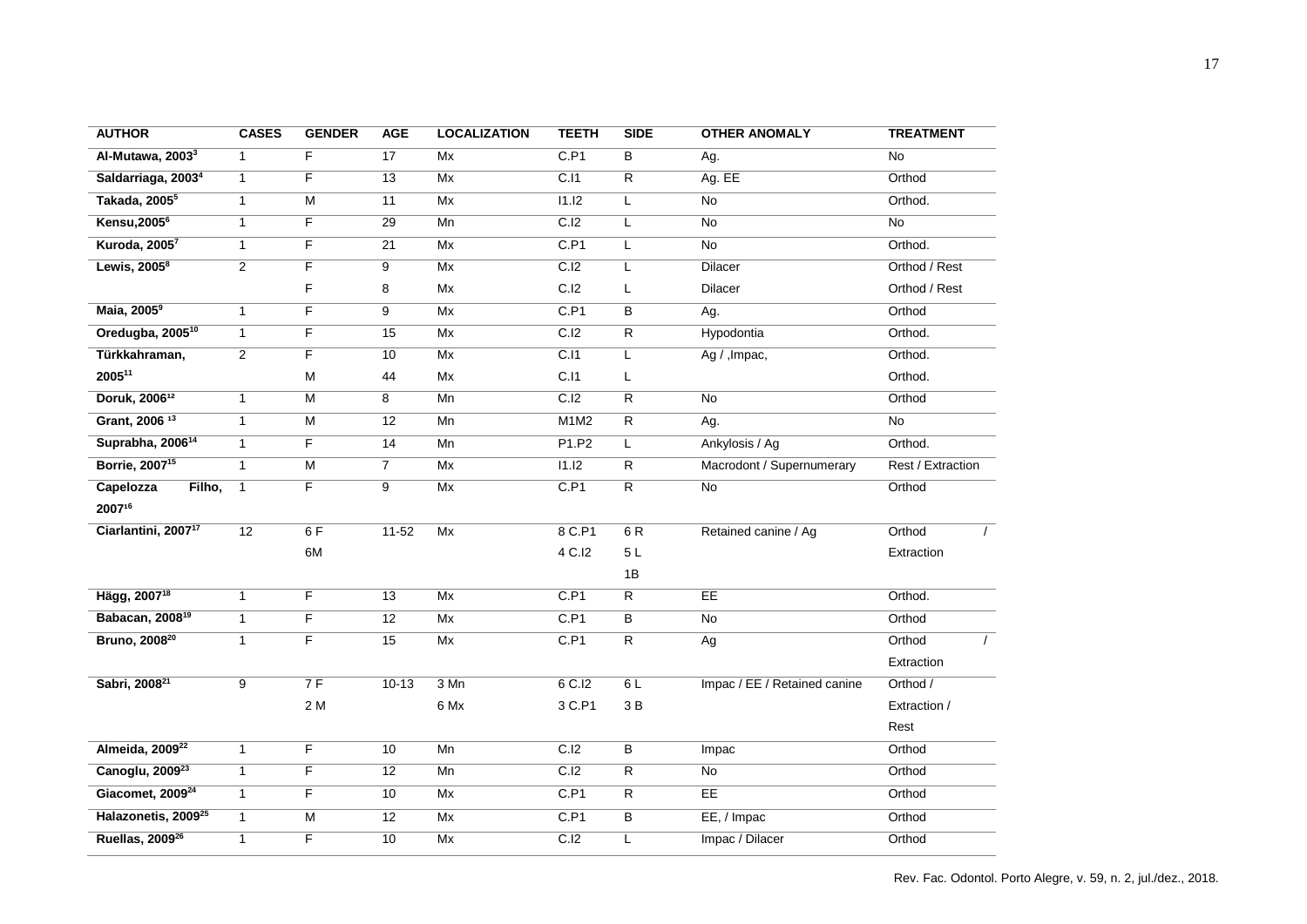| Vitale, 2009 <sup>27</sup>      | $\mathbf{1}$ | F                       | $\overline{8}$  | Mx                       | C.P1              | L                                      | $\overline{No}$                  | Orthod             |
|---------------------------------|--------------|-------------------------|-----------------|--------------------------|-------------------|----------------------------------------|----------------------------------|--------------------|
| Asensi, 2010 <sup>28</sup>      | $\mathbf{1}$ | F                       | $\overline{7}$  | Mx                       | C.I1.I2           | R                                      | Impac                            | Orthod             |
| Deepti, 2010 <sup>29</sup>      | $\mathbf{1}$ | F.                      | 12              | Mx                       | C.I2              | R                                      | Impac                            | Orthod             |
| Kapoor, 2010 <sup>30</sup>      | $\mathbf{1}$ | F                       | 16              | Mx                       | C.P1              | B                                      | EE                               | Orthod             |
| Ozan, 2010 <sup>31</sup>        | $\mathbf{1}$ | F                       | $\overline{22}$ | Mx                       | C.P1              | L                                      | No                               | Orthod             |
| Synodinos, 2010 <sup>32</sup>   | $\mathbf{1}$ | F                       | 9               | Mx                       | C.P1              | L                                      | No                               | Orthod             |
| Cho, 201133                     | $\mathbf{1}$ | М                       | 14              | Mx                       | C.P1              | L                                      | Retained canine                  | $\overline{No}$    |
| Pair, 2011 <sup>34</sup>        | $\mathbf{1}$ | $\overline{F}$          | $\overline{12}$ | Mx                       | C.I2              | Г                                      | $\overline{No}$                  | Orthod             |
| Uribe, 2011 <sup>35</sup>       | $\mathbf{1}$ | F                       | $\overline{25}$ | Mx                       | C.P1              | $\overline{\mathsf{R}}$                | Radiculomegaly                   | Orthod             |
| Cho, 2012 <sup>36</sup>         | 69           | 26M                     | $11 - 15$       | Mx                       | 55 C.P1           | $\overline{8}$<br>$\overline{B}$<br>in | Hypodontia (11 cases)            | No described       |
|                                 |              |                         |                 |                          | 12 C.I2           | C.P1)                                  | Microdontia lateral incisor (10) |                    |
|                                 |              | 43 F                    |                 |                          | 1 C.I1            |                                        | Impac(11)                        |                    |
|                                 |              |                         |                 |                          | 1 C.M1            | 29 R                                   | Supernumerary (2)                |                    |
|                                 |              |                         |                 |                          |                   | 32L                                    | Retained canine (52)             |                    |
| Farret, 2012 <sup>37</sup>      | $\mathbf{1}$ | F                       | 14              | Mx                       | C.P1              | R                                      | Impac                            | Orthod             |
| Kuril, 2012 <sup>38</sup>       | $\mathbf{1}$ | M                       | $\overline{23}$ | Mx                       | C.P1              | L                                      | No                               | Orthod / Rest      |
| Nishimura, 2012 <sup>39</sup>   | $\mathbf{1}$ | F                       | 16              | Mx                       | C.P1              | R                                      | Retained canine / EE             | Orthod             |
| Sabuncuoglu, 2012 <sup>40</sup> | $\mathbf{1}$ | $\overline{F}$          | 10              | Mn                       | C.I2              | Г                                      | E                                | Orthod             |
| Yadav, 2012 <sup>41</sup>       | $\mathbf{1}$ | F                       | $\overline{35}$ | $\overline{\mathsf{Mx}}$ | $\overline{C.I2}$ | Г                                      | Microdontia                      | Protetic / Rest    |
| Cannavale, 2013 <sup>42</sup>   | $\mathbf{1}$ | F                       | 10              | Mx                       | <b>P2M1</b>       | Г                                      | EE                               | Orthod             |
| Fu, 2013 <sup>43</sup>          | $\mathbf{1}$ | F.                      | 17              | Mx                       | C.I2              | L                                      | Impac                            | Orthod             |
| Lin, 201344                     | $\mathbf{1}$ | F                       | 8               | Mx                       | C.I2              | L                                      | Dilacer / Impac                  | Orthod./           |
|                                 |              |                         |                 |                          |                   |                                        |                                  | Extraction         |
| Sachan, 201345                  | $\mathbf{1}$ | $\overline{\mathsf{M}}$ | $\overline{19}$ | Mx                       | C.P1              | L                                      | No                               | Orthod             |
| Selvaraj, 2013 <sup>46</sup>    | $\mathbf{1}$ | F                       | $\overline{36}$ | Mx                       | C.P1              | B                                      | No                               | Orthod             |
| Ali, 2014 <sup>47</sup>         | $\mathbf{1}$ | F                       | 9               | Mx                       | C.11              | L                                      | <b>Dilacer</b>                   | Orthod             |
| Campbell, 2014 <sup>48</sup>    | $\mathbf{1}$ | $\overline{\mathsf{M}}$ | $\overline{7}$  | Mx                       | C.I2              | L                                      | EE / Hypodontia / Microdontia /  | Orthod<br>$\prime$ |
|                                 |              |                         |                 |                          |                   |                                        | Impac                            | Extraction / Rrest |
| Cardoso, 201449                 | $\mathbf{1}$ | M                       | 8               | Mx                       | C.P1              | В                                      | No                               | Orthod<br>$\prime$ |
|                                 |              |                         |                 |                          |                   |                                        |                                  | Extraction         |
| Gebert, 2014 <sup>50</sup>      | $\mathbf{1}$ | F                       | $\overline{12}$ | Mx                       | $\overline{C.I2}$ | L                                      | Impac                            | Orthod             |
| Memon, 2014 <sup>51</sup>       | $\mathbf{1}$ | F                       | $\overline{13}$ | Mx                       | C.P1              | В                                      | No                               | Orthod             |
| Sholapurkar, 2014 <sup>52</sup> | $\mathbf{1}$ | $\overline{\mathsf{M}}$ | 56              | Mx                       | 11.12             | R                                      | Dens in dente                    | $\overline{No}$    |
| Tripathi, 2014 <sup>53</sup>    | $\mathbf{1}$ | F                       | 19              | Mx                       | C.I2              | Г                                      | $\overline{No}$                  | Protetic           |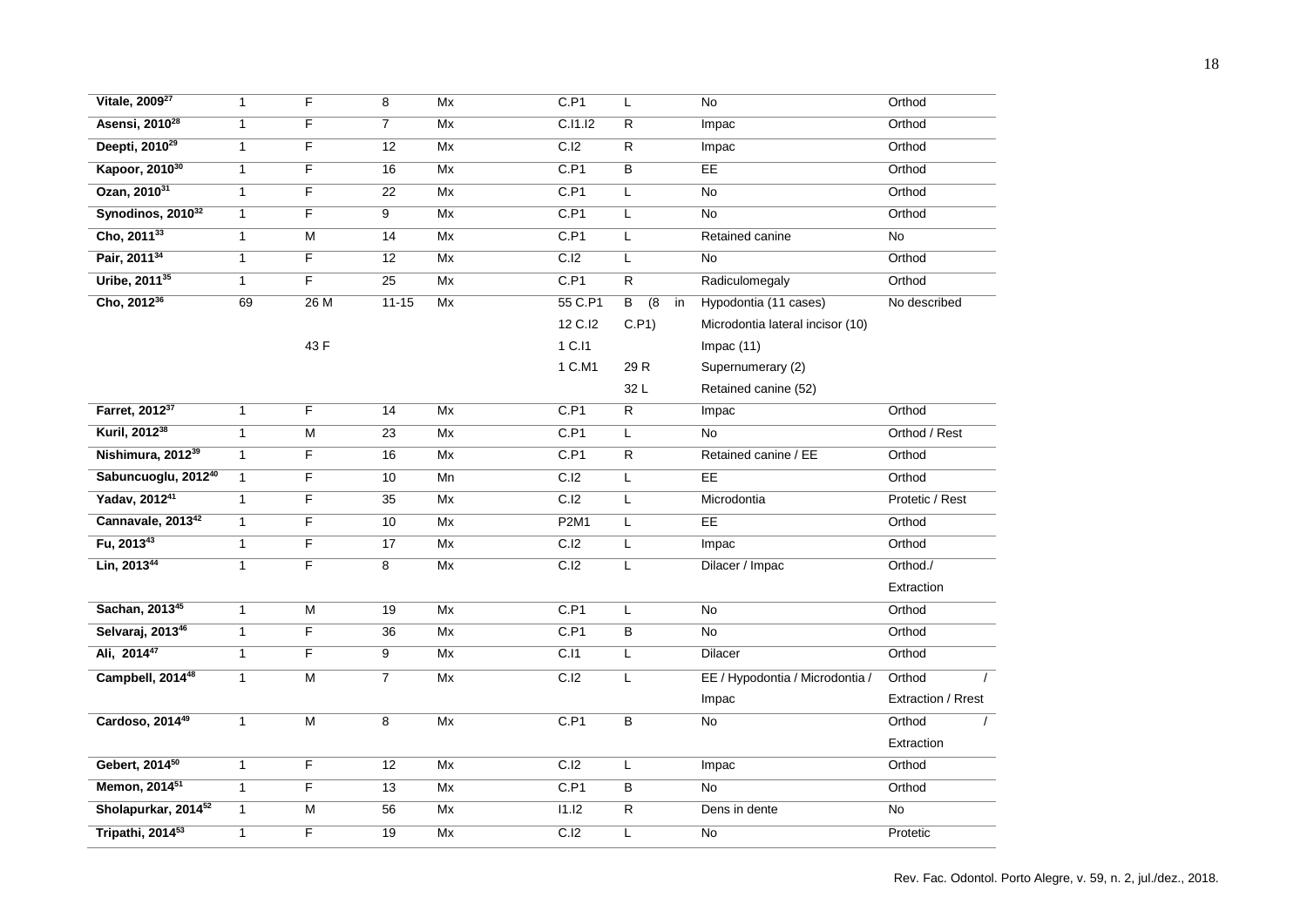| Venkataraghavan,              | $\mathbf{1}$   | M                      | 11              | Mn     | C.I2 | L              | $\overline{Ag}$ | Orthod                 |
|-------------------------------|----------------|------------------------|-----------------|--------|------|----------------|-----------------|------------------------|
| 201454                        |                |                        |                 |        |      |                |                 |                        |
| Di Palma, 2015 <sup>55</sup>  | $\mathbf{1}$   | $\overline{F}$         | $\overline{7}$  | Mx     | C.P1 | $\overline{B}$ | Ag              | Orthod                 |
| Dinoi, 2015 <sup>56</sup>     | 1              | $\overline{M}$         | 12              | Mx     | C.P1 | $\mathsf{R}$   | Microdontia     | Orthod                 |
| Hsu, 2016 <sup>57</sup>       | 1              | F                      | 12              | Mx     | C.I2 | L.             | EE              | Orthod                 |
| Lorente, 2016 <sup>58</sup>   | 2              | M                      | 12              | Mx     | C.I2 | B              | No              | Orthod                 |
|                               |                | F                      | 15              | Mx     | C.I2 | L              | No              |                        |
| Potrubacz, 2016 <sup>59</sup> | $\mathbf{1}$   | F                      | $\overline{7}$  | Mx     | C.P1 | $\overline{B}$ | No              | Orthod                 |
| Di Venere, 2017 <sup>60</sup> | $\mathbf{1}$   | M                      | 9               | Mn     | C.11 | $\mathsf{R}$   | No              | Orthod                 |
| Hekmatfar, 2017 <sup>61</sup> | $\mathbf{1}$   | F                      | $\overline{22}$ | Mx     | C.M2 | L.             | Impac           | No                     |
| Nabbout, 2017 <sup>62</sup>   | $\overline{a}$ | F                      | 13              | Mx     | C.P1 | Г              | Ag              | Orthod                 |
|                               |                | F                      | 11              | Mx     | C.P1 | $\mathsf{R}$   | No              | Orthod                 |
| Hwang, 2018 <sup>63</sup>     | 1              | $\overline{M}$         | 12              | Mx     | C.P1 | $\overline{R}$ | Microdontia     | Orthod                 |
| Matsumoto, 201864             | $\mathbf{1}$   | F                      | 17              | Mx     | C.I2 | $\overline{R}$ | Ag              | Extraction<br>$\prime$ |
|                               |                |                        |                 |        |      |                | Retained canine | Orthod                 |
| <b>TOTAL</b>                  | 153            | F<br>$\overline{M}$    |                 | Mn 12  |      |                |                 |                        |
|                               |                |                        |                 | Mx 141 |      |                |                 |                        |
|                               |                | $\overline{51}$<br>102 |                 | 153    |      |                |                 |                        |
|                               |                |                        |                 |        |      |                |                 |                        |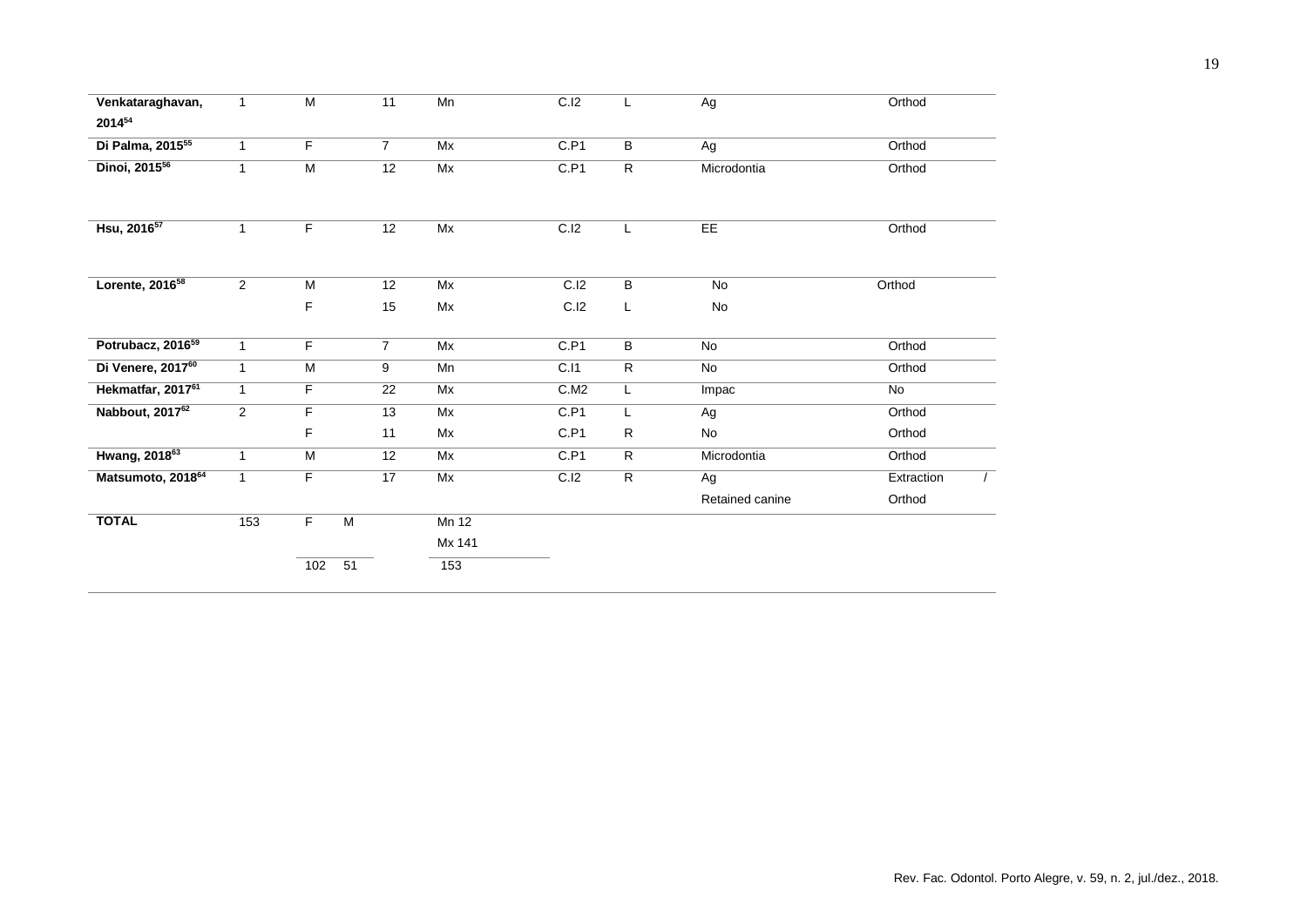# **References:**

- 1. Shapira Y, Kuftinec M. Tooth transpositions a review of the literature and treatment considerations. Angle Orthod. 1989 Dec;59(4):271–6.
- 2. Nambiar S, Mogram S, Shetty S. Transposition of theeth: forensic perspective. J Forensic Dent SCi. 2014 Sept;6(3):151-3.
- 3. [Al-Mutawa](https://www.ncbi.nlm.nih.gov/pubmed/?term=Al-Mutawa%20SA%5BAuthor%5D&cauthor=true&cauthor_uid=12766340) SA, [Shyama M,](https://www.ncbi.nlm.nih.gov/pubmed/?term=Shyama%20M%5BAuthor%5D&cauthor=true&cauthor_uid=12766340) Honkala E. Maxillary canine-to-first premolar bilateral transposition in a female with Down syndrome. A case report. [Med Princ Pract.](https://www.ncbi.nlm.nih.gov/pubmed/?term=al-mutawa+tooth+transposition+2003) 2003 Jul/Sept;12(3):193-6.
- 4. [Saldarriaga](https://www.ncbi.nlm.nih.gov/pubmed/?term=Saldarriaga%20JR%5BAuthor%5D&cauthor=true&cauthor_uid=12637898) JR, Patiño MC. Ectopic eruption and severe root resorption. [Am J Orthod Dentofacial](https://www.ncbi.nlm.nih.gov/pubmed/?term=saldarriaga+tooth+transposition+2003)  [Orthop.](https://www.ncbi.nlm.nih.gov/pubmed/?term=saldarriaga+tooth+transposition+2003) 2003 Mar;123(3):259-65.
- 5. [Takada K,](https://www.ncbi.nlm.nih.gov/pubmed/?term=Takada%20K%5BAuthor%5D&cauthor=true&cauthor_uid=14969368) [Fukushima H,](https://www.ncbi.nlm.nih.gov/pubmed/?term=Fukushima%20H%5BAuthor%5D&cauthor=true&cauthor_uid=14969368) [Watanabe S,](https://www.ncbi.nlm.nih.gov/pubmed/?term=Watanabe%20S%5BAuthor%5D&cauthor=true&cauthor_uid=14969368) [Ishida M,](https://www.ncbi.nlm.nih.gov/pubmed/?term=Ishida%20M%5BAuthor%5D&cauthor=true&cauthor_uid=14969368) [Ogasawara H,](https://www.ncbi.nlm.nih.gov/pubmed/?term=Ogasawara%20H%5BAuthor%5D&cauthor=true&cauthor_uid=14969368) [Motokawa W.](https://www.ncbi.nlm.nih.gov/pubmed/?term=Motokawa%20W%5BAuthor%5D&cauthor=true&cauthor_uid=14969368) Occlusal guidance of two Kabuki make-up syndrome patients: case reports. [J Clin Pediatr Dent.](https://www.ncbi.nlm.nih.gov/pubmed/14969368) 2005 Jan;28(2):113- 8.
- 6. [Kansu](https://www.ncbi.nlm.nih.gov/pubmed/?term=Kansu%20O%5BAuthor%5D&cauthor=true&cauthor_uid=16015651) O, [Avcu N.](https://www.ncbi.nlm.nih.gov/pubmed/?term=Avcu%20N%5BAuthor%5D&cauthor=true&cauthor_uid=16015651) Mandibular lateral incisor-canine transposition associated with dental anomalies. [Clin Anat.](https://www.ncbi.nlm.nih.gov/pubmed/?term=kensu+tooth+transposition+2005) 2005 Sept;18(6):446-8.
- 7. [Kuroda](https://www.ncbi.nlm.nih.gov/pubmed/?term=Kuroda%20S%5BAuthor%5D&cauthor=true&cauthor_uid=15898391) S, [Kuroda](https://www.ncbi.nlm.nih.gov/pubmed/?term=Kuroda%20Y%5BAuthor%5D&cauthor=true&cauthor_uid=15898391) Y. Nonextraction treatment of upper canine-premolar transposition in an adult patient. [Angle Orthod.](https://www.ncbi.nlm.nih.gov/pubmed/?term=kuroda+tooth+transposition+2005) 2005 May;75(3):472-7.
- 8. [Lewis](https://www.ncbi.nlm.nih.gov/pubmed/?term=Lewis%20B%5BAuthor%5D&cauthor=true&cauthor_uid=15784937) B, [Durning P,](https://www.ncbi.nlm.nih.gov/pubmed/?term=Durning%20P%5BAuthor%5D&cauthor=true&cauthor_uid=15784937) [McLaughlin W,](https://www.ncbi.nlm.nih.gov/pubmed/?term=McLaughlin%20W%5BAuthor%5D&cauthor=true&cauthor_uid=15784937) [Nicholson PT.](https://www.ncbi.nlm.nih.gov/pubmed/?term=Nicholson%20PT%5BAuthor%5D&cauthor=true&cauthor_uid=15784937) Canine transposition following trauma and loss of a central incisor: treatment options. [J Orthod.](https://www.ncbi.nlm.nih.gov/pubmed/?term=lewistooth+transposition+2005) 2005 Mar;32(1):11-9.
- 9. [Maia](https://www.ncbi.nlm.nih.gov/pubmed/?term=Maia%20FA%5BAuthor%5D&cauthor=true&cauthor_uid=15825794) FA, [Maia](https://www.ncbi.nlm.nih.gov/pubmed/?term=Maia%20NG%5BAuthor%5D&cauthor=true&cauthor_uid=15825794) NG. Unusual orthodontic correction of bilateral maxillary canine-first premolar transposition. [Angle Orthod.](https://www.ncbi.nlm.nih.gov/pubmed/?term=maia+tooth+transposition+2005) 2005 Mar;75(2):266-76.
- 10. [Oredugba](https://www.ncbi.nlm.nih.gov/pubmed/?term=Oredugba%20FA%5BAuthor%5D&cauthor=true&cauthor_uid=16238656) FA. Hypodontia in an adolescent with the HbSC genotype: a case report. [Int J Paediatr](https://www.ncbi.nlm.nih.gov/pubmed/?term=oredugba+tooth+transposition+2005)  [Dent.](https://www.ncbi.nlm.nih.gov/pubmed/?term=oredugba+tooth+transposition+2005) 2005 Nov;15(6):455-8.
- 11. [Türkkahraman H,](https://www.ncbi.nlm.nih.gov/pubmed/?term=T%C3%BCrkkahraman%20H%5BAuthor%5D&cauthor=true&cauthor_uid=15825796) [Sayin MO,](https://www.ncbi.nlm.nih.gov/pubmed/?term=Sayin%20MO%5BAuthor%5D&cauthor=true&cauthor_uid=15825796) [Yilmaz HH.](https://www.ncbi.nlm.nih.gov/pubmed/?term=Yilmaz%20HH%5BAuthor%5D&cauthor=true&cauthor_uid=15825796) Maxillary canine transposition to incisor site: a rare condition. [Angle Orthod.](https://www.ncbi.nlm.nih.gov/pubmed/15825796) 2005 Mar;75(2):284-7.
- 12. Doruk C, Babacan H, Biçakçi A. Correction of a mandibular lateral incisor-canine transposition. Am J Orthod Dentofacial Orthop. 2006 Jan;129(1):65-72.
- 13. Grant JER, Abu Mezier N, Dibiase AT. Mandibular first and second molar tooth transposition: a case report. Int J Paediatr Dent. 2006 May;16(3): 227–9.
- 14. [Suprabha](https://www.ncbi.nlm.nih.gov/pubmed/?term=Suprabha%20BS%5BAuthor%5D&cauthor=true&cauthor_uid=16891750) BS, [Pai SM.](https://www.ncbi.nlm.nih.gov/pubmed/?term=Pai%20SM%5BAuthor%5D&cauthor=true&cauthor_uid=16891750) Ankylosis of primary molar along with congenitally missing first permanent molar. [J Indian Soc Pedod Prev Dent.](https://www.ncbi.nlm.nih.gov/pubmed/?term=Suprabha+tooth+transposotion+2006) 2006 May;24(5):35-7.
- 15. [Borrie](https://www.ncbi.nlm.nih.gov/pubmed/?term=Borrie%20F%5BAuthor%5D&cauthor=true&cauthor_uid=17784584) F, [Cairns A.](https://www.ncbi.nlm.nih.gov/pubmed/?term=Cairns%20A%5BAuthor%5D&cauthor=true&cauthor_uid=17784584) A patient with a macrodont, transposition and supplemental tooth in the upper anterior segment: a case report. [Dent Update.](https://www.ncbi.nlm.nih.gov/pubmed/?term=borrie+tooth+transposotion+2007) 2007 Jul/Aug;34(6):352-4.
- 16. Capelozza Filho L, Cardoso MA, An TL, Bertoz FA. Maxillary Canine-First Premolar Transposition. Angle Orthod. 2008 Sept;78(5):954-60.
- 17. [Ciarlantini](https://www.ncbi.nlm.nih.gov/pubmed/?term=Ciarlantini%20R%5BAuthor%5D&cauthor=true&cauthor_uid=17826609) R, [Melsen B.](https://www.ncbi.nlm.nih.gov/pubmed/?term=Melsen%20B%5BAuthor%5D&cauthor=true&cauthor_uid=17826609) Maxillary tooth transposition: correct or accept? [Am J Orthod](https://www.ncbi.nlm.nih.gov/pubmed/?term=ciarlantini+tooth+transposotion+2007)  [Dentofacial Orthop.](https://www.ncbi.nlm.nih.gov/pubmed/?term=ciarlantini+tooth+transposotion+2007) 2007 Sept;132(3):385-94.
- 18. Hägg U, Wong RWK, Tng TTH. Severe transposition, ectopic eruption, and orthodontic alignment: a long-term appraisal. World J Orthod. 2007 Fall;8:232-40.
- 19. Babacan H, Kiliç B, Biçakçi A. Maxillary Canine-First Premolar Transposition in the Permanent Dentition. Angle Orthod. 2008 Sept;78(5):954-60.
- 20. Bruno MB, Salomão MB, Vilella OV, Mucha JN. A New Spring for Correction of Maxillary Canine-Premolar Transposition. J Clin Orthod. 2008 May;42(5):303-7.
- 21. Sabri R, Zaher A, Kassem H. Tooth transposition: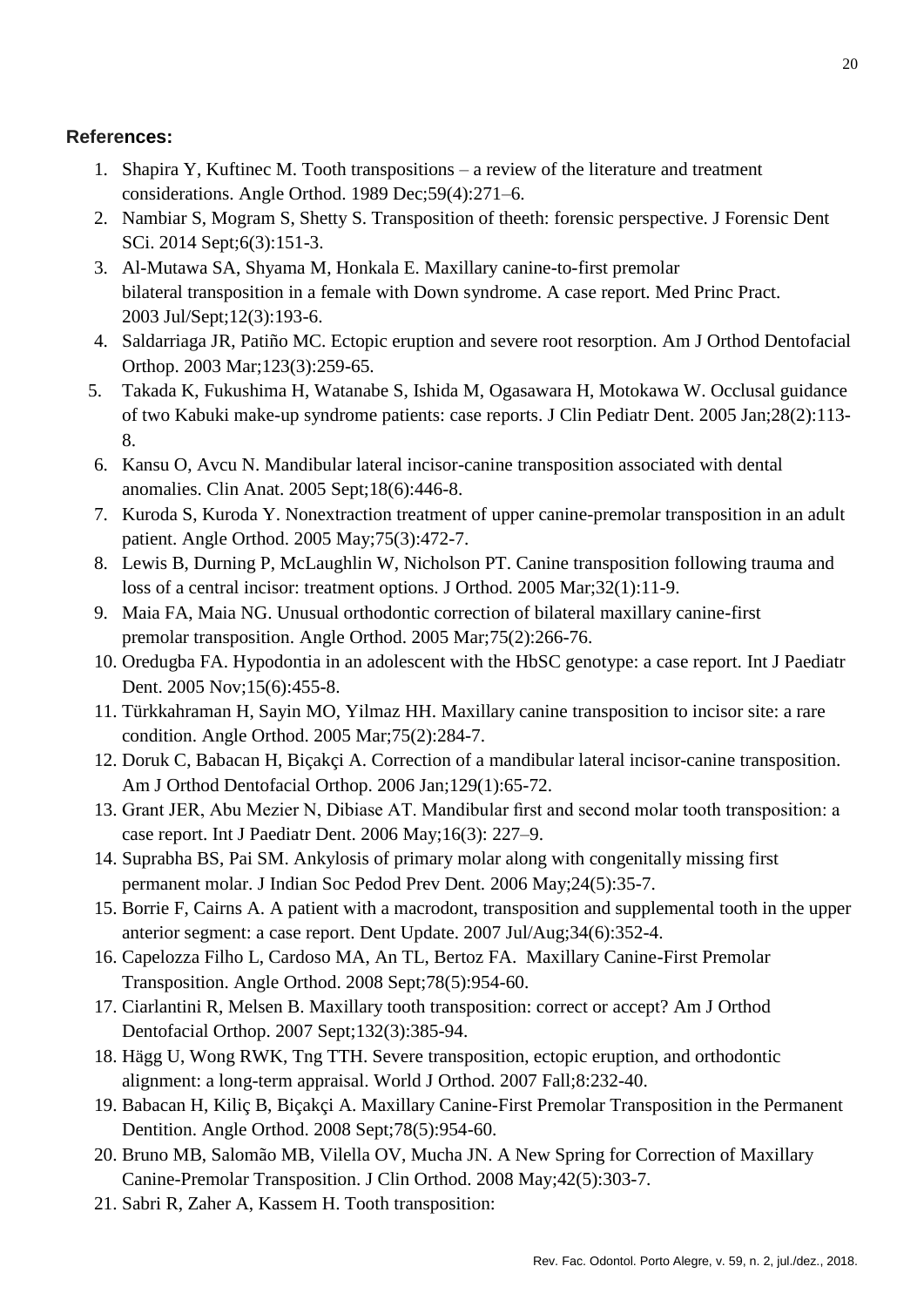a review and clinical considerations for treatment. World J Orthod. 2008 Winter;9(4):303-18.

- 22. Almeida RC, Carvalho FA, Almeida MA, Capelli J Jr. Orthodontic management of a patient with impacted and transposed
- 23. Mandibular canines. World J Orthod. 2009 Winter;10(4):345-9.
- 24. Canoglu E, Kocaderli I, Turgut MD. Alignment of transposed mandibular lateral incisor and canine using removable appliances. Aust Dent J. 2009 Sept;54(3):266-70.
- 25. Giacomet F Araújo MT. Orthodontic correction of a maxillary canine-first premolar transposition. Am J Orthod Dentofacial Orthop. 2009 Jul;136(1):115-23
- 26. Halazonetes, DJ. Horizontally impacted maxillary premolar and bilateral canine transposition. Am J Orthod Dentofacial Orthop. 2009 Mar;135(3):380-9.
- 27. Ruellas ACO, de Oliveira AM, Pithon MM. Transposition of a canine to the extraction site of a dilacerated maxillary central incisor. Am J Orthod Dentofacial Orthop. 2009 Apr;135(4 Suppl):S133-9.
- 28. Vitale C, Militi A, Portelli M, Cordasco G, Matarese G. Maxillary canine-first premolar transposition in the permanent dentition. J Clin Orthod. 2009 Aug;43(8):517-23.
- 29. Asensi JC. Mixed unilateral transposition of a maxillary canine, central incisor, and lateral incisor. Am J Orthod Dentofacial Orthop. 2010 Apr;137(4 Suppl):S141-53.
- 30. Deepti A, Rayen R, Jeevarathan J, Muthu MS, Rathna PV. Management of an impacted and transposed maxillary canine. J Indian Soc Pedod Prev Dent. 2010 Jan/Mar;28(1):38-41.
- 31. Kapoor P. Transposition of bilateral maxillary canine and first premolar. Int J Orthod Milwaukee. 2010 Winter;21(4):37-41.
- 32. Ozan B, Muğlali M, Celenk P, Günhan O. Postpubertal nonfamilial cherubism and teeth transposition. J Craniofac Surg. 2010 Sept;21(5):1575-7
- 33. Synodinos PN, Polyzois I. Maxillary canine-first premolar transposition in the permanent dentition: treatment considerations and a case report. J Ir Dent Assoc. 2010 Dec/Jan 2011;56(6):264-7.
- 34. [Cho](https://www.ncbi.nlm.nih.gov/pubmed/?term=Cho%20SY%5BAuthor%5D&cauthor=true&cauthor_uid=21968044) SY. Ehlers-Danlos syndrome (classic type): report of a case presenting with an unusual dental anomaly. [Prim Dent Care.](https://www.ncbi.nlm.nih.gov/pubmed/?term=cho+tooth+transposotion+2011) 2011 Oct;18(4):167-70.
- 35. Pair J. Transposition of a maxillary canine and a lateral incisor and use of cone-beam computed tomography for treatment planning. Am J Orthod Dentofacial Orthop. 2011 Jun;139(6):834-44.
- 36. Uribe F, Davoody A, Nanda R. Orthodontic treatment of a transposed gigantic canine --a case report. J Orthod. 2011 Dec;38(4):282-9.
- 37. Cho SY, Chu V, Ki Y. A retrospective study on 69 cases of maxillary tooth transposition. J Oral Sci. 2012 Jun;54(2):197-203.
- 38. Farret MM, Farret MM, Farret AM, Hollweg H. Unusual orthodontic approach to a maxillary canine-premolar transposition and a missing lateral incisor with long-term follow-up. Am J Orthod Dentofacial Orthop. 2012 Nov;142(5):690-7.
- 39. Kuril RB, Samuel R. A Novel Approach for Correction of Tooth Transposition. J Indian Orthod Soc. 2012 Jul/Sept;46(3):154-8.
- 40. Nashimura K, Nakao K, Aoki T, Fuyamada M, Saito K, Goto S. Orthodontic correction of a transposed maxillary canine and first premolar in the permanent dentition. Am J Orthod Dentofacial Orthop. 2012 Oct;142(4):524-33.
- 41. Sabuncuoglu FA, Karacay S, Erkan M. Orthodontic treatment of transposition of permanent mandibular lateral incisor and left canine in mixed dentition: a case report. Pediatr Dent. 2012 Mar/Apr;34(2):e40-3.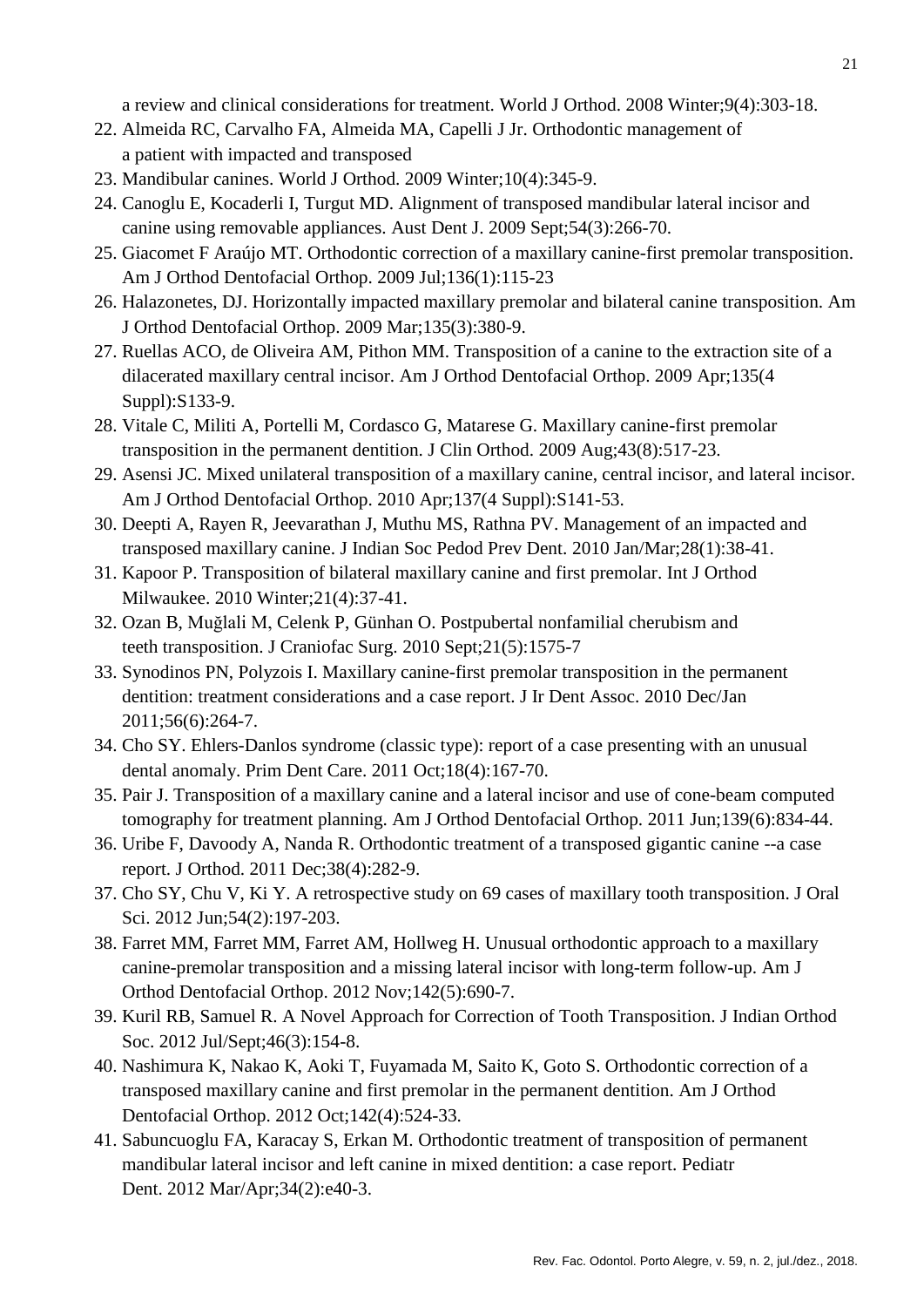- 42. Yadav S, Sheorain AK, Madan N, Bajaj P. Esthetics with prosthetics in case of maxillary canine transposition: a clinical report. Niger J Clin Pract. 2012 Jan/Mar;15(1):108-11.
- 43. Cannavale R, Matarese G, Isola G, Grassia V, Perillo L. Early treatment of an ectopic premolar to prevent molar-premolar transposition. Am J Orthod Dentofacial Orthop. 2013 Apr;143(4):559-69.
- 44. Fu PS, Wang JC, Wu YM, Huang TK, Chen WC, Tseng YC et al. Unilaterally impacted maxillary central incisor and canine with ipsilateral transposed canine-lateral incisor. Angle Orthod. 2013 Sept;83(5):920-6.
- 45. Lin YT. Maxillary canine-to-maxillary incisor transposition. Pediatr Dent. 2013 Sept/Oct;35(5):408-10.
- 46. Sachan A, Chaturvedi TP. Orthodontic management of maxillary canine first premolar transposition - a conservative approach. Int J Orthod Milwaukee. 2013 Winter;24(4):59- 62.
- 47. Selvaraj D, Raja J, Prasath S. Interdisciplinary approach for bilateral maxillary canine: First premolar transposition with complex problems in an adult patient. J Pharm Bioallied Sci. 2013 Jul;5(Suppl 2):S190-4.
- 48. Ali Z, Jaisinghani AC, Waring D, Malik O. Transposition of maxillary canine to central incisor site: aetiology, treatment options and case report. J Orthod. 2014 Sept;41(3):233-44.
- 49. Campbell CM, DiBiase A., Fleming PS. Concomitant dilaceration, transposition, and intraosseous migration: report of a patient treated with maxillary canine-central incisor substitution. Am J Orthod Dentofacial Orthop. 2014 Oct;146(4):514-21.
- 50. Cardoso Mde A, Guedes FP, Paranhos LR, Garib DG, Capelozza Filho L. Preventive orthodontic management of tooth transposition. Int J Orthod Milwaukee. 2014 Winter;25(4):45-50.
- 51. Gebert TJ, Palma VC, Borges AH, Volpato LE. Dental transposition of canine and lateral incisor and impacted central incisor treatment: a case report. Dental Press J Orthod. 2014 Jan/Feb;19(1):106-12.
- 52. Memon S, Fida M. Bilateral maxillary canine-first premolar transposition in permanent dentition. J Coll Physicians Surg Pak. 2014 Aug;24(8):597-9.
- 53. Sholapurkar AA. Incisor transposition. Br Dent J. 2008 Jun;204(11):598.
- 54. Tripathi S, Singh RD, Singh SV, Arya D. Maxillary canine transposition A literature review with case report. J Oral Biol Craniofac Res. 2014 May/Aug;4(2):155-8.
- 55. Venkataraghavan K, Athimuthu A, Prasanna P, Jagadeesh RB. Transposition of Mandibular Lateral Incisor–Canine (Mn.I2.C) Associated with Hypodontia: A Review and Rare Clinical Case. J Clin Diagn Res. 2014 Apr;8:ZE04-6.
- 56. Di Palma E, Di Giuseppe B, Tepedino M, Chimenti C. Orthodontic management of bilateral maxillary canine-first premolar transposition and bilateral agenesis of maxillary lateral incisors: a case report. Dental Press J Orthod. 2015 Mar/Apr;20(2):100-9.
- 57. Dinoi MT, Mummolo S, Monaco A, Marchetti E, Campanella V, Marzo G. Orthodontic treatment of the transposition of a maxillary canine and a first premolar: a case report. J Med Case Rep. 2015 Mar;9(48):1-5.
- 58. Hsu YL, Chang CH, Roberts WE. Canine-lateral incisor transposition: Controlling root resorption with a bone-anchored T-loop retraction. Am J Orthod Dentofacial Orthop. 2016 Dec;150(6):1039-50.
- 59. Lorente T, Lorente C, Murray PG, Lorente P. Surgical and orthodontic management of maxillary canine-lateral incisor transpositions. Am J Orthod Dentofacial Orthop. 2016 Nov;150(5):876-85.
- 60. Potrubacz MI, Tepedino M, Chimenti C. Maxillary canine-first premolar bilateral transposition in